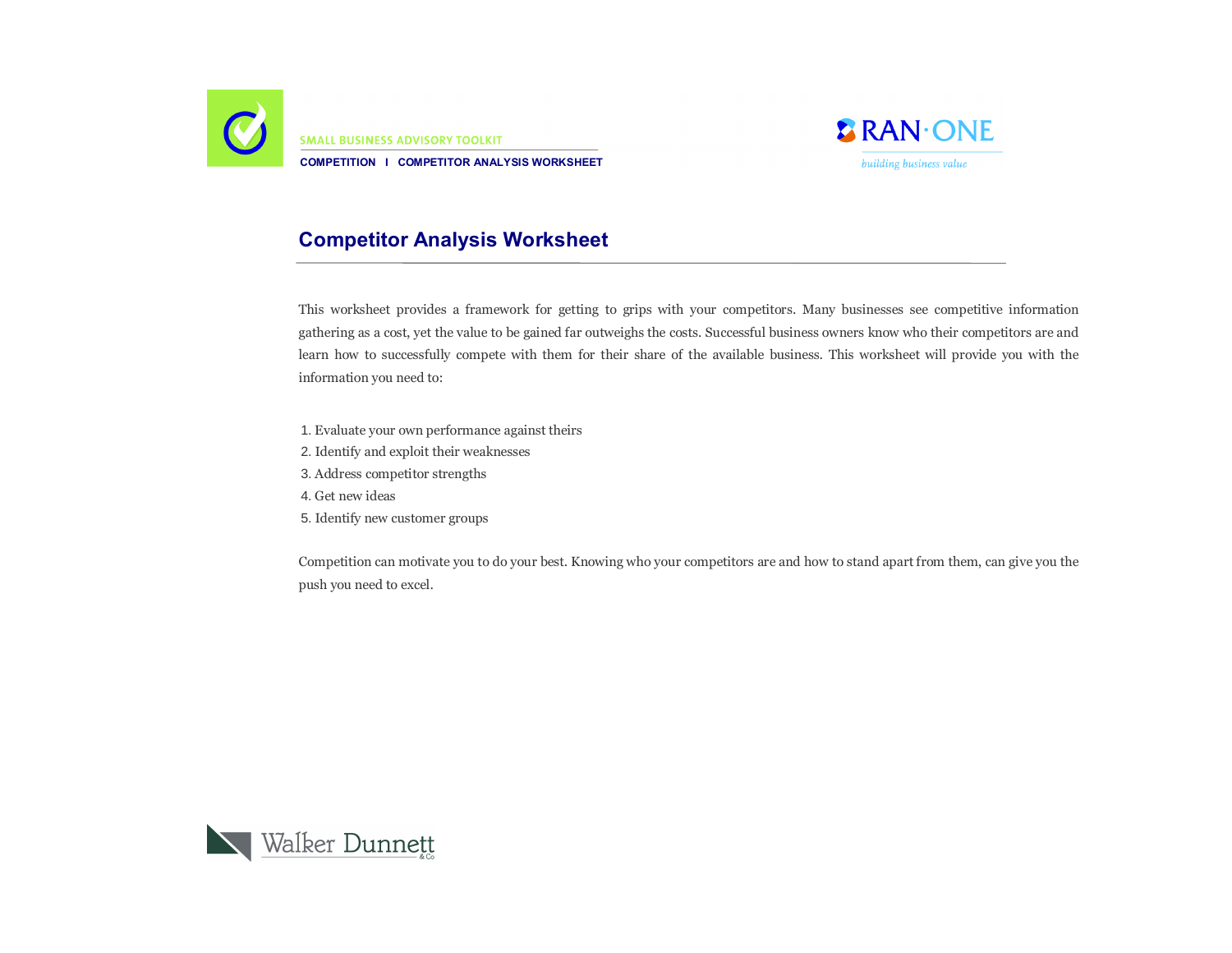

**SMALL BUSINESS ADVISORY TOOLKIT** 

**COMPETITION I COMPETITOR ANALYSIS WORKSHEET**



#### **1. DECIDE WHO ARE YOUR 3 MAIN COMPETITORS**

NOTE: consider this carefully . the competitors who present the greatest opportunities for you to take business from, or who might pose the greatest threat to you, may not be your DIRECT competitors (those that offer the same or very similar products/services and that operate in the same market place); but your INDIRECT competitors (businesses with different products/services that operate in the same market place, or with similar products/services that operate in a different market place).

Name of Competitor 1 Name of Competitor 3 Name of Competitor 3

## **2. RATE EACH FACTOR OF THE PRODUCT/SERVICE THEY OFFER AGAINST YOUR OWN**

From the list below select 5 factors (minimum) you believe your customers use when buying your product or services. Think about each factor and assess how customers would rate your products/services and those of each of the competitors. Rate on a 1 (Does not meet expectations) to 5 (Far exceeds expectations).

| Factor               | Competitor 1 | Competitor 2 | Competitor 3 | How do I rate? |
|----------------------|--------------|--------------|--------------|----------------|
| $•$ Price            |              |              |              |                |
| • Quality            |              |              |              |                |
| • Selection          |              |              |              |                |
| ■ Customer service   |              |              |              |                |
| After sales service  |              |              |              |                |
| - Reliability        |              |              |              |                |
| <b>Expertise</b>     |              |              |              |                |
| · Product appearance |              |              |              |                |
| • Sales method       |              |              |              |                |
| ■ Credit policies    |              |              |              |                |
| • Guarantee          |              |              |              |                |

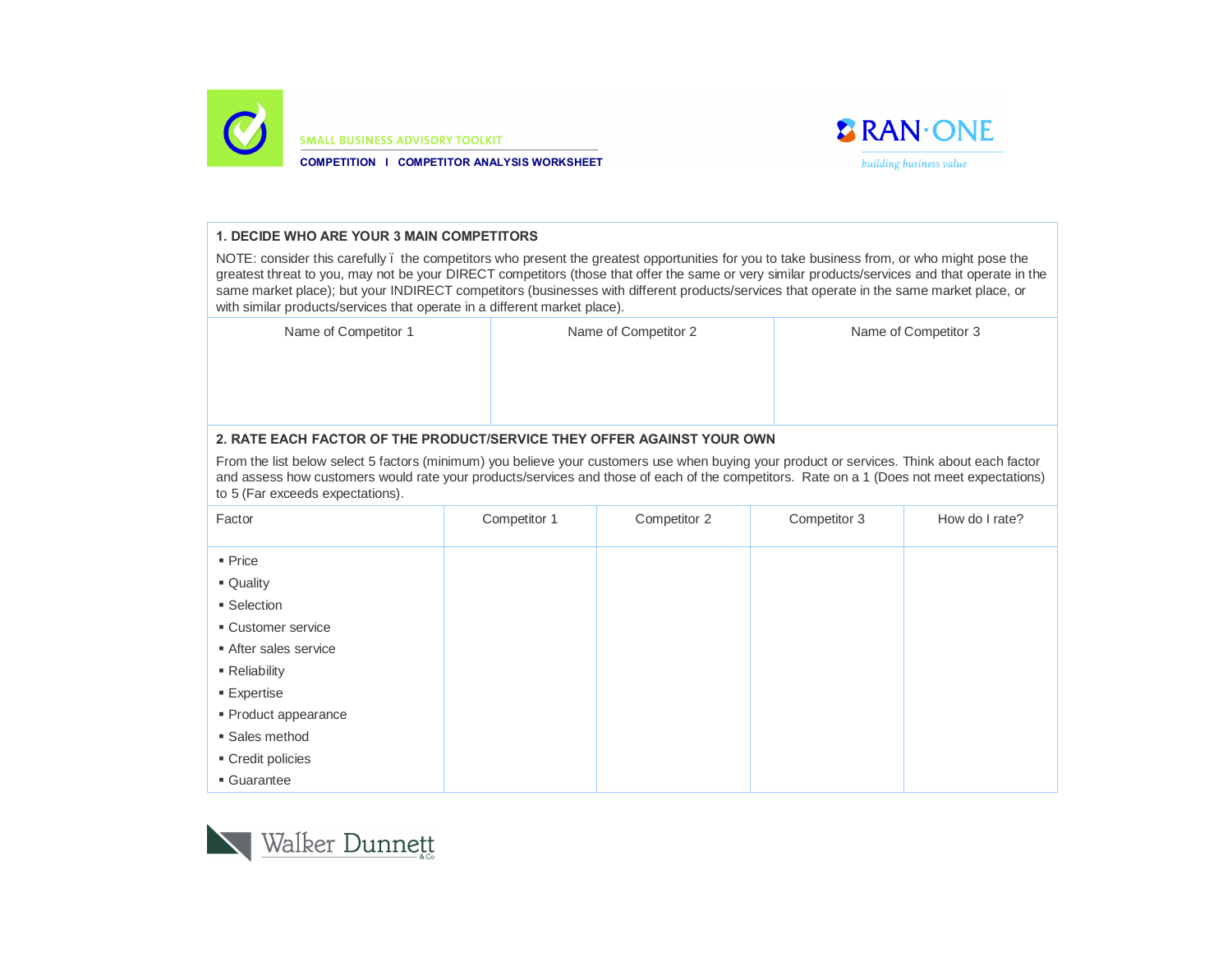



**COMPETITION I COMPETITOR ANALYSIS WORKSHEET**

building business value

## **3. RATE THEIR MARKETING**

In this section briefly describe their marketing strategies and how successful they have been in building a reputation. You want to know just what it is they are doing that makes them successful in attracting customers

|                                                                                     | Competitor 1 | Competitor 2 | Competitor 3 |
|-------------------------------------------------------------------------------------|--------------|--------------|--------------|
| • How active are they in marketing<br>themselves?                                   |              |              |              |
| . Where do they advertise/promote?                                                  |              |              |              |
| . Do they use direct mail?                                                          |              |              |              |
| . Do they employ field sales people?                                                |              |              |              |
| . Do they attend exhibitions and, if<br>so, which?                                  |              |              |              |
| . What key messages do they use in<br>their advertising (features and<br>benefits)? |              |              |              |
| Is the location of their premises an<br>advantage?                                  |              |              |              |
| Any other aspects that appear to<br>make their marketing successful?                |              |              |              |
| <b>4. RATE THEIR SUPPLY OPERATIONS</b>                                              |              |              |              |
|                                                                                     | Competitor 1 | Competitor 2 | Competitor 3 |
| . Do they use the same suppliers as<br>you?                                         |              |              |              |
| Are they on the same terms<br>financially and personally with<br>them as you are?   |              |              |              |
| $\blacksquare$ If thoy year different eyepliers are                                 |              |              |              |

- If they use different suppliers are they enjoying any advantage from it?
- Are these other suppliers worth investigating?

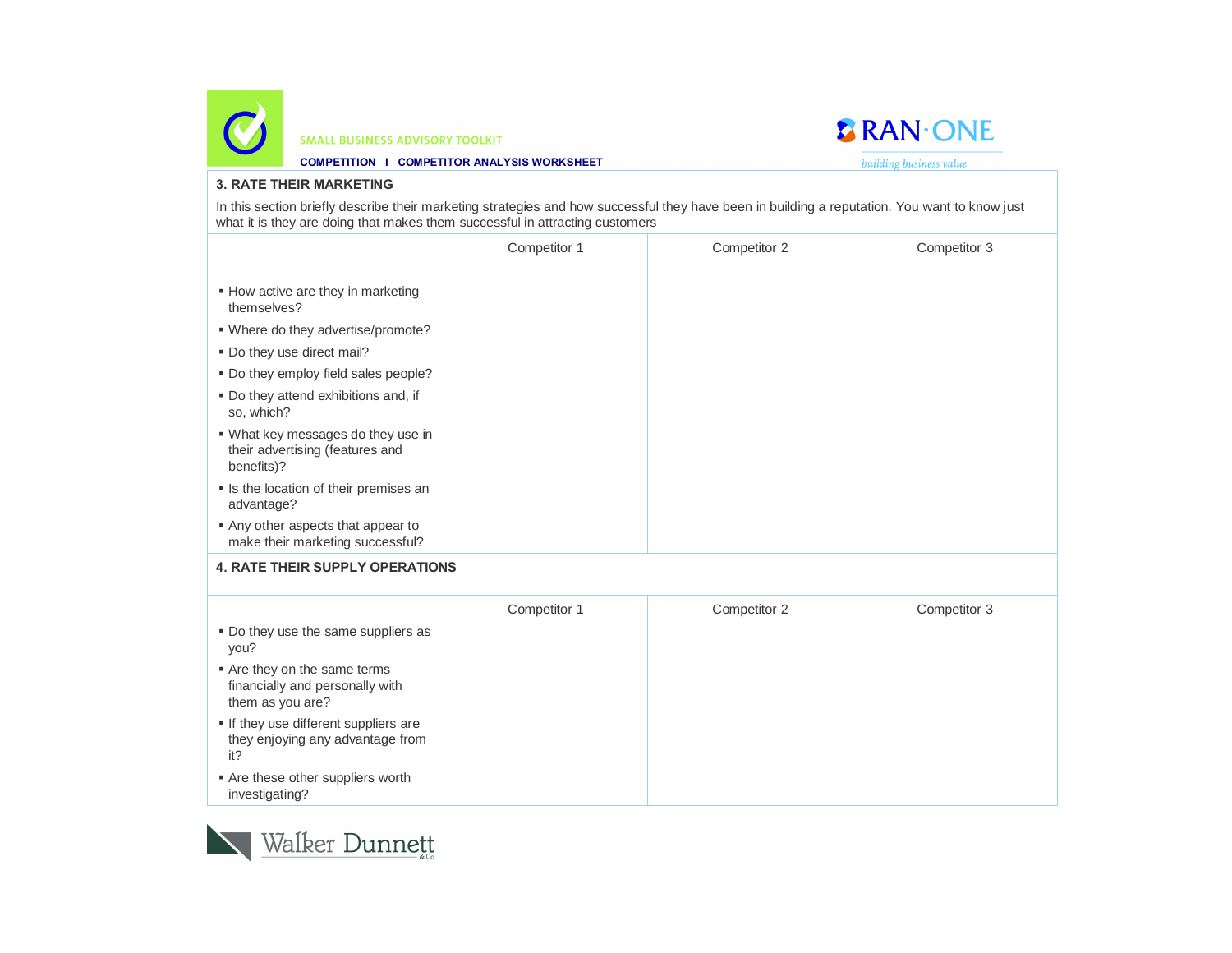



**COMPETITION I COMPETITOR ANALYSIS WORKSHEET**

building business value

#### **5. ESTABLISH WHO THEIR CUSTOMERS ARE**

Consider the different customer groups that your competitors are supplying and your opportunities for supplying them. Some questions may be irrelevant depending on the line of business you are in.

|                                                                                                                                                           | Competitor 1 | Competitor 2 | Competitor 3 |
|-----------------------------------------------------------------------------------------------------------------------------------------------------------|--------------|--------------|--------------|
| • Who do they target - exactly the<br>same type of customer you do,<br>different groups or both?                                                          |              |              |              |
| • Do they repackage one of their<br>products or services at minimal<br>cost to gain access to another (e.g.<br>price conscious) customer group?           |              |              |              |
| Are they picking off the profitable<br>customers in the market, leaving<br>you with the less profitable ones?<br>How are they doing this?                 |              |              |              |
| • Do they supply to any big customer<br>accounts? Are these customers<br>also yours or are they different<br>customers you could target in the<br>future? |              |              |              |

### **6. IDENTIFY ANY CHANGES TO BE MADE**

Once you have a clear picture of what the competition is doing you should look critically at your own offering to identify any changes that need to be made. The key thing to consider is product differentiation . in other words, the reasons why customers will buy from you rather than from your competitors.

1. Prepare a strategy for dealing with any competitive activity - immediate and potential - that threatens your business

2. Prepare a strategy for meeting each external threat to your business - immediate and potential

3. Prepare a strategy for optimising each competitive advantage enjoyed by your business